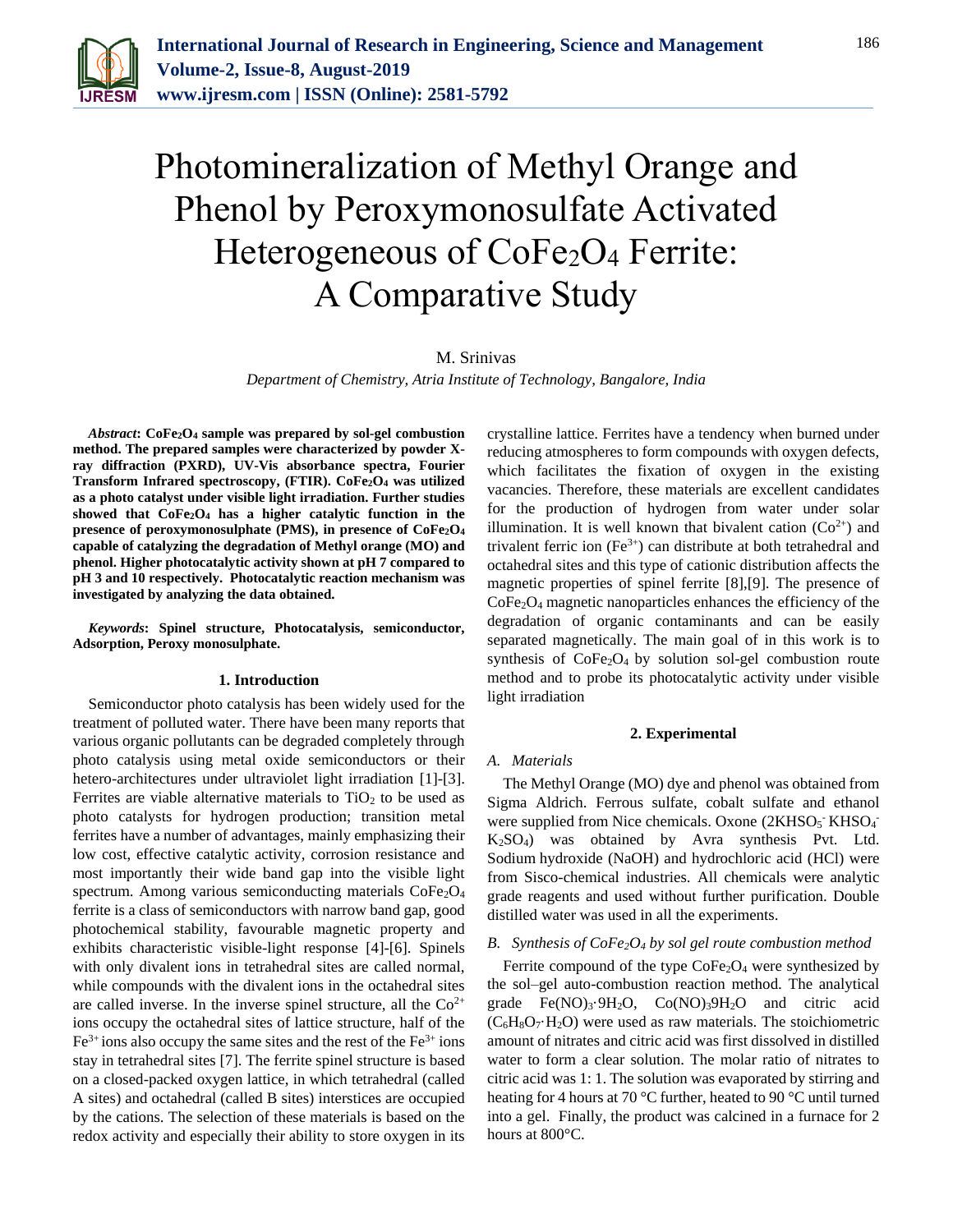

### *C. Catalyst characterization*

The powder X-ray diffraction (PXRD) patterns were recorded using Bruker D8 Advanced diffractometer, which was operated at 30 kV and 20 mA using Cu Kα with nickel filter. The scan rate was varied from 2<sup>°</sup>to 0.5°/min to get X-ray diffraction line broadening. The Fourier transform infra-red (FTIR) spectra were obtained using Bruker model Alpha–IR spectrometer with diamond ATR cell. The absorbance spectra were obtained using UV-vis absorbance spectra were recorded in the wavelength range of 200 to 800 nm (Schimadzu-UV 3101 PC UV–Vis-NIR) with  $BaSO<sub>4</sub>$  as the reference standard.

## *D. Photochemical reactor*

The detail pertaining to photocatalytic degradation experiments are given elsewhere [10]

## **3. Results and Discussion**

## *A. PXRD studies*

PXRD pattern of CoFe<sub>2</sub>O<sub>4</sub> particle with diffraction peaks of  $CoFe<sub>2</sub>O<sub>4</sub>$  are shown in the Figure 1. The PXRD pattern of CoFe<sub>2</sub>O<sub>4</sub> shows peaks at 18.35<sup>o</sup> (111), 30.15<sup>o</sup> (220), 35.35<sup>o</sup> (311), 37.42º (222), 43.33º (400), 54.97º (422), 57.36º (511), 62.93º (440) 71.41º (622) 74.53º (533) and in accordance with spinel structure with space group fd-3m which is in agreement with JCPDS standard card (22-1086). The average crystallite size was calculated highest base peak at (311) by using the Scherrer's equation, crystallite size of  $\text{CoFe}_2\text{O}_4$  was found to be 50.52nm.



Fig. 1. PXRD pattern of CoFe<sub>2</sub>O<sub>4</sub>

#### *B. UV-visible spectroscopy*

UV-Visible spectra of  $\text{CoFe}_2\text{O}_4$  exhibits wide band gap in the range of 350-800 nm. The absorbance range extends from UV light to solar light region explains the photocatalytic efficiency of these materials under solar light has shown in Figure 2 [11- 14]. The band gap values were determined from these spectra by converting the absolute absorption values to Kubelka-Munk function F ( $R\infty$ ). The plot of kubelka Munka function  $[F(R)hv]^{1/2}$  versus photon energy in electron volts (eV). The band gap of CoFe<sub>2</sub>O<sub>4</sub> calculated and was found to be 1.68eV. The d-d transitions that the metal having d-electrons to transfer between t<sub>2</sub>g to eg (Oh) or eg to t<sub>2</sub>g (td), these spectra clearly show that values of the energy of the forbidden band are within

the visible light spectrum. Electronic configuration  $Co<sup>2+</sup>$  having unpaired d-electrons and these unpaired electrons are excited under illumination of light.



Fig. 2. UV-visible absorbance spectrum of  $\text{CoFe}_2\text{O}_4$ 

## *C. FTIR*

FTIR spectra of  $\text{CoFe}_2\text{O}_4$ , the peak at 577cm<sup>-1</sup> corresponds to the intrinsic stretching vibrations of both at tetrahedral (Co-O) and octahedral group (Fe-O). This confirms presence of characteristic peak of spinel structure as shown in the Figure.3.



Fig. 3. FTIR spectrum of CoFe<sub>2</sub>O<sub>4</sub>

*D. BET*



Fig. 4. The N<sub>2</sub> adsorption–desorption isotherm  $\text{CoFe}_2\text{O}_4$ . Inset figure shows BJH pore size distribution curve

The specific surface area and pore volume of  $CoFe<sub>2</sub>O<sub>4</sub>$ sample were determined by BET method as shown in Figure.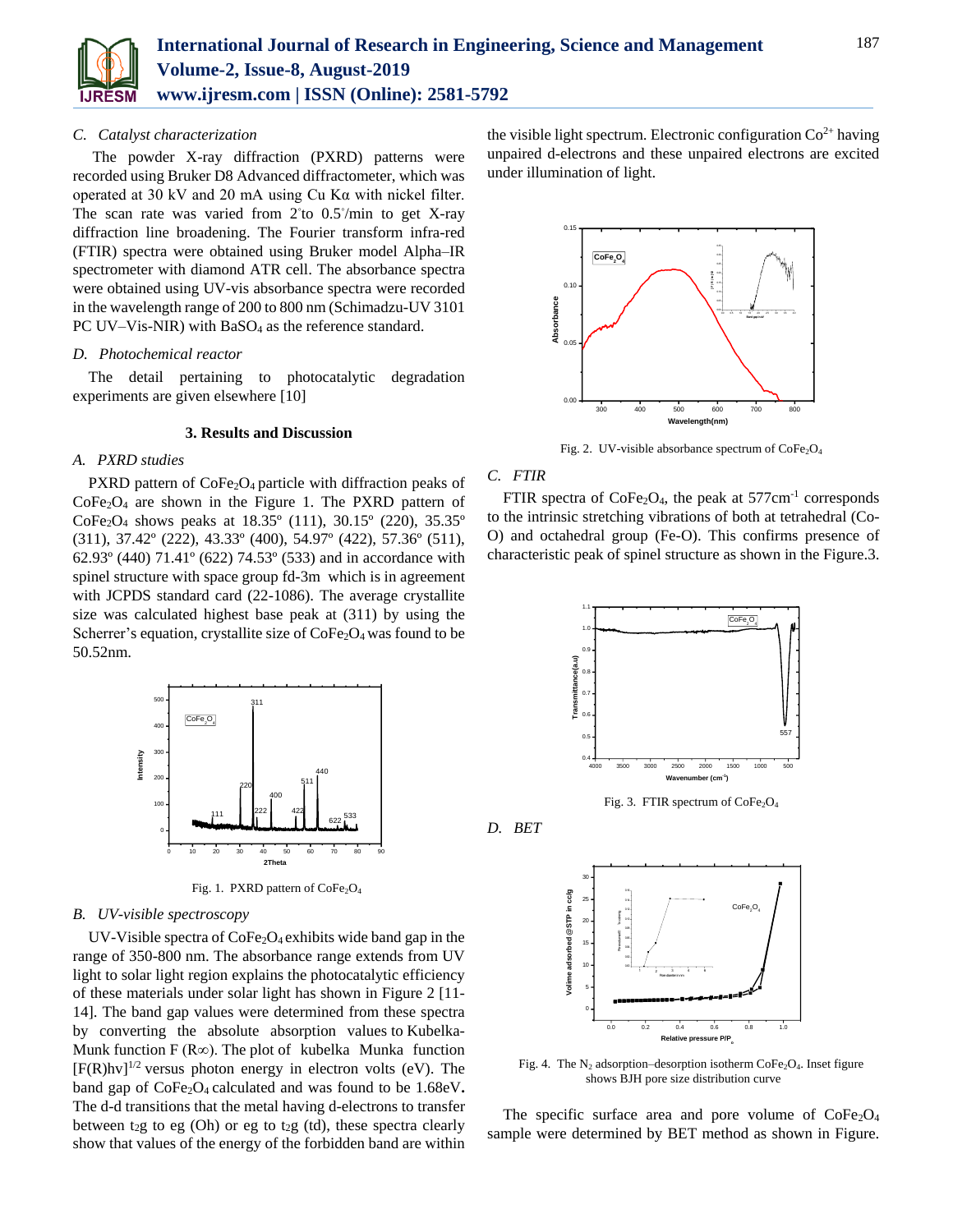

The pore size distribution is 1.3-6 nm, specific surface area and total pore volume were found to be  $6.202 \text{ m}^2 \text{ g}^{-1}$  and 0.0031ccg−1 as shown in the Figure 4. BET surface area  $CoFe<sub>2</sub>O<sub>4</sub>$  photocatalyst provides a larger adsorption site on the catalyst surface for phenol and MV thereby shows photocatalytic activity.

## *E. XPS*



Fig. 5. XPS of CoFe<sub>2</sub>O<sub>4</sub> showing A) Co 2p, B) Fe 2p and C) O1s peaks

 $XPS$  spectrum Co2p in CoFe<sub>2</sub>O<sub>4</sub> shows two major peaks with binding energy values at 795.79, 788.18 and 780.95eV, corresponding to the  $Co2p_{1/2}$  and  $Co2p_{3/2}$  spin-orbit peaks respectively of the Co-O phase. The Fe2p $_{3/2}$  and Fe2p $_{1/2}$  states were observed in the 710.89 and 724.72eV. The peak in the range of 710-711eV is attributed to the  $Fe<sup>3+</sup>$  cation located at the octahedral site in the spinal structure. The peak range of 724.72

is endorsed to the  $Fe<sup>2+</sup>$  cation located at the tetrahedral site in the spinal structure. The O1s spectrum shows the existence of oxygen with binding energies at 530.95eV that can be assigning to the lattice-oxygen and the oxygen-deficient regions respectively. The peak observed close to  $532.04 \text{eV}$  of  $\text{CoFe}_2\text{O}_4$ of O1s spectra indicate the presence of –OH species adsorbed on the surface to the sample (Figure 5). These results indicates that the presence of chemical composition of  $\text{CoFe}_2\text{O}_4$ .

### *F. Adsorption MO and Phenol*

Photocatalytic properties have been dependent on the adsorption and transportation of electron-hole pairs [15]-[18]. Adsorption of MO and phenol was studied by using 100mg CoFe2O<sup>4</sup> catalyst at room temperature in the dark. The effect of CoFe<sub>2</sub>O<sub>4</sub> concentration on the adsorption capacity as shown in Figure 6a and 6b adsorption behaviour of MO and phenol on catalyst follow Langmuir model. Phenol uptake capacity in presence of CoFe<sub>2</sub>O<sub>4</sub> slightly increases compared to MO. The adsorbed quantities MO and phenol  $q_t$  (mg/g  $_{\text{catalyst}}$ ), at time t are calculated according to Equation.

$$
q_t = \frac{C_o - C_t \times 1000 \times M_w \times V_o}{W_{\text{catalyst}}}
$$
 (1)

Where,  $C_0$  and  $C_t$  (ml/L) are the initial concentrations and concentration at time t of MO respectively,  $M_w$  molecular weight of MO (g/mol),  $V_0$  is the volume of aqueous dye solution (ml) and W catalyst is the mass of the catalyst (g).



Fig. 6(a). Effect of CoFe<sub>2</sub>O<sub>4</sub> on MO adsorptivity



Fig. 6(b). Effect of  $CoFe<sub>2</sub>O<sub>4</sub>$  on phenol adsorptivity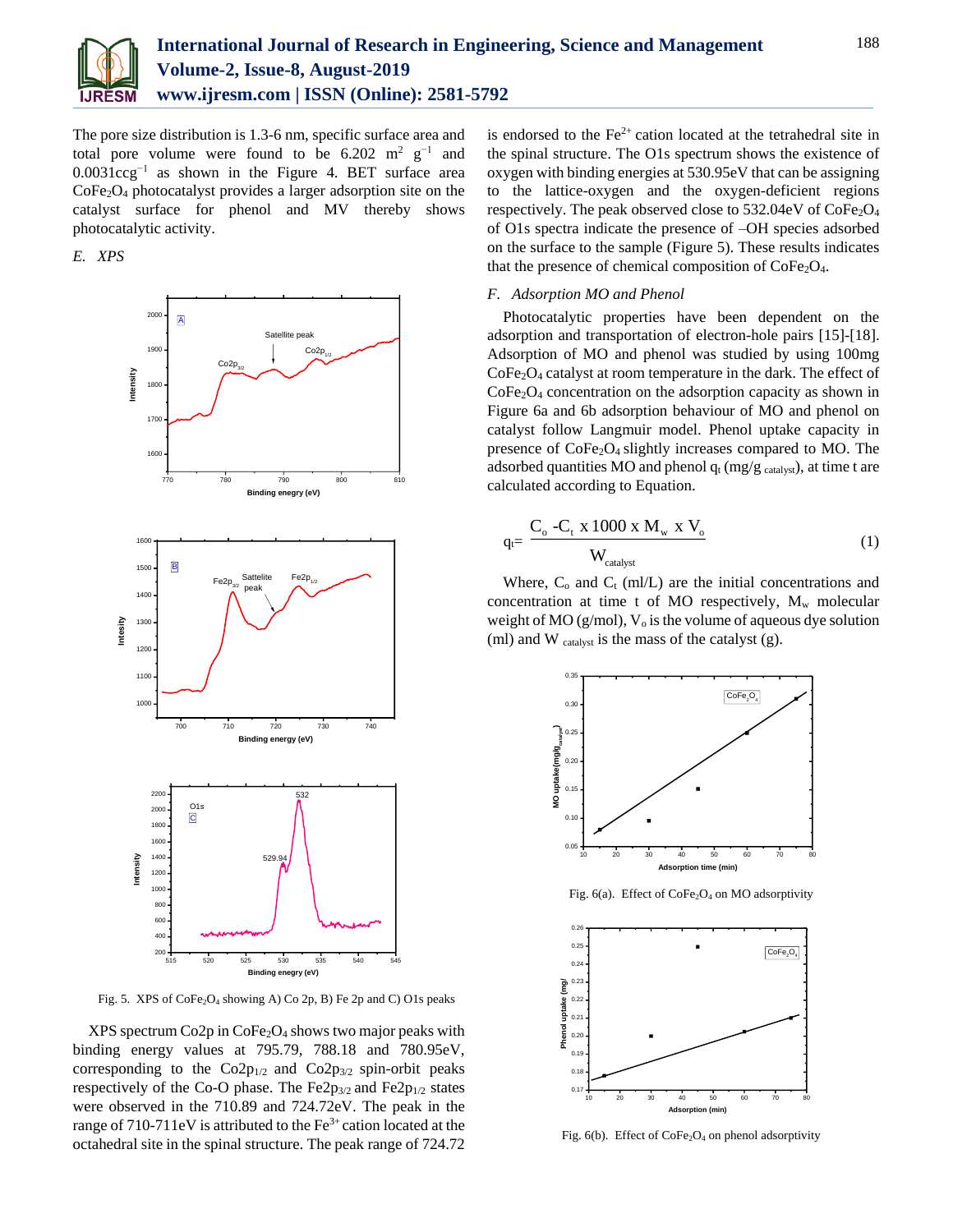

## **International Journal of Research in Engineering, Science and Management Volume-2, Issue-8, August-2019 www.ijresm.com | ISSN (Online): 2581-5792**

In present work, evaluated by using experimental data from linear transform  $(t/q_t) = f(t)$  in Figure 7a and 7b. Hence, adsorption capacities at equilibrium  $(q_e)$  at time t are calculated from the slope and adsorption rate constant  $(k_{ads})$  values are calculated intercept of the plot and as shown in the Table 1. The amount of phenol is best adsorptivity than MO.



Fig. 7(a). Pseudo- second –order kinetic plot of MO removal



Fig. 7(b). Pseudo- second –order kinetic plot of phenol removal

Table 1 Adsorption study of MO and phenol in absence of light (catalysts dosage =  $100 \text{ ma}$ 

| $100 \, \text{m/s}$              |            |                                |                     |  |  |  |  |  |
|----------------------------------|------------|--------------------------------|---------------------|--|--|--|--|--|
| Photo catalyst                   | Pollutants | $q_e(mg/g_{\text{ catalyst}})$ | $K_{ads}(g/mg min)$ |  |  |  |  |  |
| CoFe <sub>2</sub> O <sub>4</sub> | MО         | 68.96                          | 0.0145              |  |  |  |  |  |
| CoFe <sub>2</sub> O <sub>4</sub> | Phenol     | 207.46                         | 1.0496              |  |  |  |  |  |

### *G. Photocatalytic Mechanism*

 $CoFe<sub>2</sub>O<sub>4</sub>$  particles under solar light illumination generates the holes and electrons, water molecules ionizes to hydroxide ion, oxygen molecule traps the electrons to form super oxide radical, transfer of holes to surface hydroxyl ion produce hydroxyl free radicals.

| $\text{MFe}_2\text{O}_4 + \text{hv} \rightarrow \text{MFe}_2\text{O}_4(\text{e}^{\cdot}) + \text{MFe}_2\text{O}_4(\text{h}^{\cdot})$ |  |  |  |  |
|--------------------------------------------------------------------------------------------------------------------------------------|--|--|--|--|
|--------------------------------------------------------------------------------------------------------------------------------------|--|--|--|--|

$$
H_2O \to H^+ + OH^- \tag{3}
$$

 $OH + O<sub>2</sub> \rightarrow O<sub>2</sub>$ <sup>(4)</sup>  $MFe<sub>2</sub>O<sub>4</sub> (h<sup>+</sup>) + OH<sup>-</sup> \rightarrow MFe<sub>2</sub>O<sub>4</sub> + OH$  (5)

$$
MFe2O4 (h+) + OH+ + O2+ + MV  $\rightarrow$  H<sub>2</sub>O + CO<sub>2</sub>
$$
 (6)

Photocatalytic activity of  $CoFe<sub>2</sub>O<sub>4</sub>$  under visible light illumination for photominaralization of MO and phenol,  $CoFe<sub>2</sub>O<sub>4</sub>$  alone shows photocatalytic activity, the presence of oxidant like PMS enhance the activity. Further activity explored

| Table 2                          |            |               |                 |             |  |  |  |  |
|----------------------------------|------------|---------------|-----------------|-------------|--|--|--|--|
| Effect of pH 3 on MO and Phenol  |            |               |                 |             |  |  |  |  |
| Photocatalyst                    | Pollutants | <b>PMS</b>    | Rate            | Degradation |  |  |  |  |
|                                  |            | concentration | constant        | time (min)  |  |  |  |  |
|                                  |            | (ppm)         | $\rm x 10^{-2}$ |             |  |  |  |  |
|                                  |            |               | $min^{-1}$      |             |  |  |  |  |
| CoFe <sub>2</sub> O <sub>4</sub> | <b>MO</b>  |               | 2.2447          | 160         |  |  |  |  |
| CoFe <sub>2</sub> O <sub>4</sub> | <b>MO</b>  | 10            | 2.9529          | 140         |  |  |  |  |
| CoFe <sub>2</sub> O <sub>4</sub> | Phenol     |               | 3.4977          | 100         |  |  |  |  |
| CoFe <sub>2</sub> O <sub>4</sub> | Phenol     | 10            | 4.7772          | 80          |  |  |  |  |

by varying pH parameter viz., 3, 7 and 10. Cobalt (II) ions serves as Lewis acid and capture H2O to from activated hydroxyl radicals on the surface of CoFe<sub>2</sub>O<sub>4</sub> and HSO<sub>5</sub> bonded in the form of CoFe<sub>2</sub>O<sub>4</sub>-O-H- HSO<sub>5</sub> through hydrogen bonds. The  $Co<sup>2+</sup>$  ions transfer electron to break bond the O-H and O-O bonds and oxidized to  $Co<sup>3+</sup>$  with the generation of sulphate radicals

$$
Co^{2+} + HSO_5^- \to Co^{3+} + SO_4^- + OH^- \tag{7}
$$

## *Effect of pH 3 on MO and Phenol*

At pH 3, in presence of  $\text{CoFe}_2\text{O}_4$  (100mg), the degradation of MO takes place around 160 min. Further addition of PMS  $(Co^{2+}/PMS)$  activity increases (140min) certain extent. In case of phenol, decomposition takes place around 100min, when the addition of PMS activity increases (80min) as shown in the Figure 8 and Table 2. MO exist as high acidic conditions and it behaves positively charged at this pH, acquires positive charge which gets less adsorbed and in turn less degraded by the positively charged catalyst surface due to columbic repulsion At pH 3 phenol exist as its ptotonated form and it is slightly acidic in nature when compared to MO, phenol also acquires positive charge which gets more adsorbed thereby minimum columbic repulsion takes place and slightly high photocatalytic activity compared to MO.



Fig. 8. Effect of pH 3 for the degradation of MO and Phenol

#### *Effect of pH 7 on MO and Phenol*

At pH 7, MO and Phenol undergoes decomposition in presence of CoFe2O4, further addition of PMS activity increases and undergoes complete degradation. At neutral pH MO solution has below PZC, MO anions are readily adsorbed onto the catalyst surface via columbic interaction. Phenol exists in its ionic-form with minimum water solubility and adsorption onto photocatalyst is enhanced hence increased degradation rate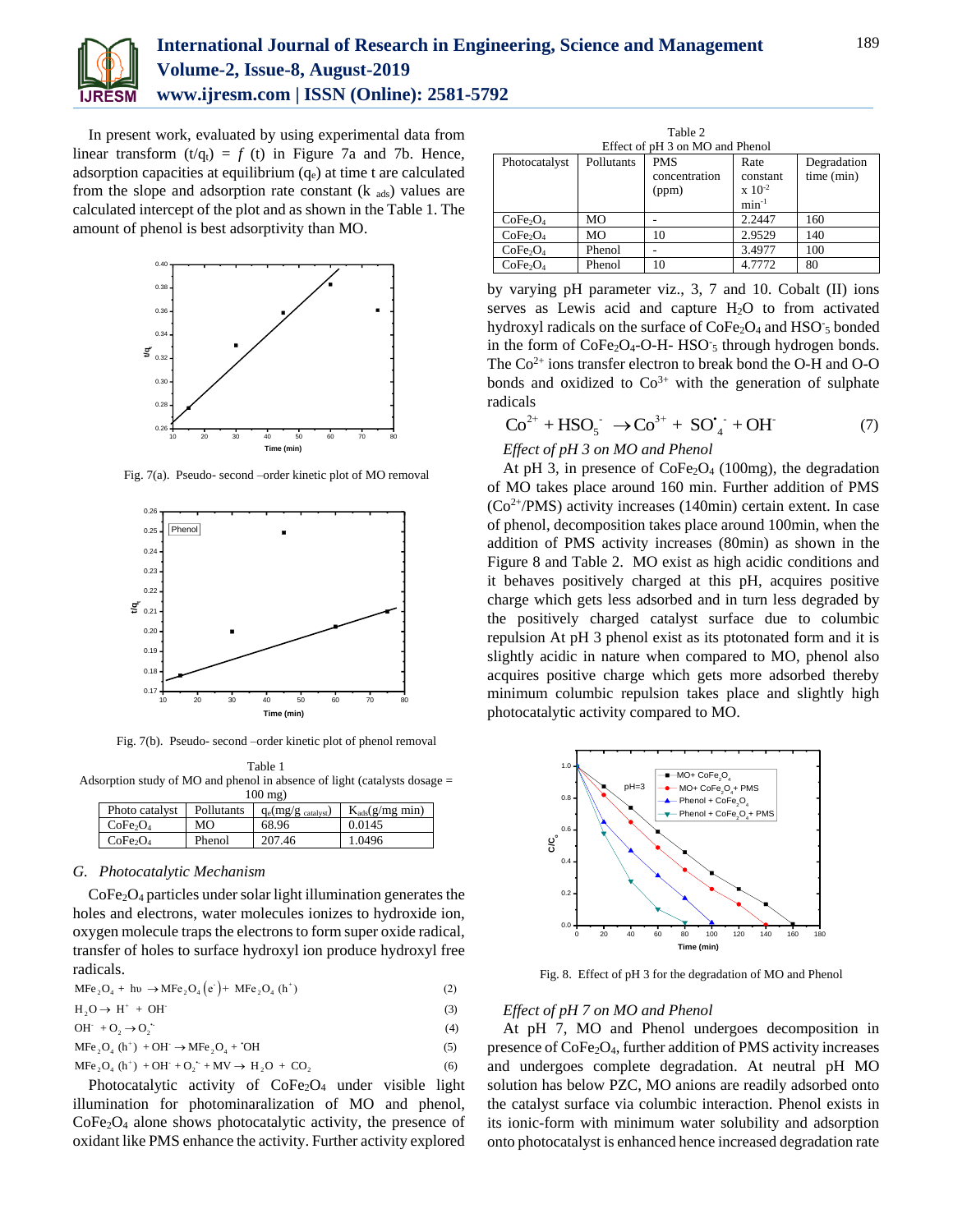

than MO as shown in the Figure 9.



Fig. 9. Effect of pH 7 for the degradation of MO and Phenol

## *Effect of pH 10 on MO and Phenol*

At pH 10, MO exist as a negatively charged ions, repulsion takes place between catalyst and surface of MO thereby activity decreases compared to phenolas shown in the Figure 10 and Table 4. Where phenol exist as negatively charged phenolate  $\text{Co}^{3+} + \text{H}_2\text{O} \rightarrow \text{Co}(\text{OH})^{2+} + \text{H}^+$  (9)  $\text{Co}^{2+} + \text{H}_2\text{O} \rightarrow \text{CoOH}^+ + \text{H}^+$  (8)

ion at this pH and phenolate ion exhibit acidic in nature, catalyst behaves as negative charge surface at the solution hence minimum repulsion takes place.



Fig. 10. Effect of pH 10 for the degradation of MO and Phenol

PMS plays very important role at pH 3, 7, 10. Under acidic conditions hydrogen bond between  $H^+$  and  $HSO_5$  was dominated to inhibit the radical generation surface charge of CoFe2O<sup>4</sup> was less attractive towards the PMS activation thereby shows less activity compared to pH 7. At pH 7,  $HSO<sub>5</sub>$  will be dominating species to interact with active sites on  $\text{CoFe}_2\text{O}_4$ surface PMS exist as highly reactive species frequently generates sulphate radicals which are take part in the photocatalytic degradation process. PMS concentration was found to be most suitable for activation and could accelerate the reaction rate in the neutral medium. The cobalt ferrite with PMS generate freely diffusible hydroxyl and sulphate free radicals compared to cadmium ferrite with PMS may be due to the high

surface area and  $Co<sup>3+</sup>$  ion acts as electron pair donor. The rapid transferring of electron and high separation efficiency of electron-hole pairs are the main reason for the substantially enhanced photocatalytic activity at pH 7.

At pH 10, it is expected to decrease the phoyocatalytic activity coagulation of excess  $Co<sup>3+</sup>$  ions takes place at higher pH conditions, inhibit the regeneration of  $Co<sup>2+</sup>$  ions which are required for sustaining the photo cyclic reaction

However, at higher pH values PMS exists as less reactive dianion form  $(SO<sub>5</sub><sup>2–</sup>)$ . The efficient generation of  $SO<sub>4</sub><sup>–</sup>$ takes place only from monoanion form  $(HSO<sub>5</sub><sup>-</sup>)$  and its generation is almost insignificant from dianionform  $(SO<sub>5</sub><sup>2</sup>$ .

## **4. Conclusion**

 $CoFe<sub>2</sub>O<sub>4</sub>$  can be acts as charge collector to promote separation and transfer of photo generated carriers. Surface hydroxyls of  $Co^{2+}/PMS$  played an important role in the generation sulphate and hydroxyl free radicals both in MO and phenol at pH 7, PMS is active in neutral medium. In acidic and basic conditions sulphate and hydroxyl free radical ceases. Efficient photocatalytic activity shows towards phenol in presence of  $Co^{2+}/PMS$  at pH 7 due to its higher adsorption onto photocatalyst and surface was the active sites to catalyse phenol which confirms by the adsorptivity. Therefore, enhanced photocatalytic activity observed in case of phenol

#### **References**

- [1] [X. Lou, J. Han, W. Chu, X. Wang, Q. Cheng, Synthesis and photocatalytic property of Co<sub>3</sub>O<sub>4</sub> nanorods synthesis and photocatalytic property of  $Co<sub>3</sub>O<sub>4</sub>$  nanorods, Mater. Sci. Eng.: B 137 (2007) 268–271.
- [2] T.G. Xu, L. Zhang, W.H.Y. Cheng, Y.F. Zhu, Significantly enhanced photocatalytic performance of ZnO via graphene hybridization and the mechanism study, Appl Catal. B. 101 (2011) 382–387.
- [3] B.H. Li, J. Cao, M. Shao, J.H. Qu, Warner, Synthesis of graphene@Fe3O4@C core shell nanosheets for high-performance lithium ion batteries, J. Mater. Chem. 21 (2011) 5069–5075.
- [4] V. Hays, R, Marchand, G. Saindrenan and E.Garffet, Nanocrystalline Fe-Ni solid solutions prepared by mechanical alloying, Nanostructured Mater. 7 (4) (1996) 411-420,
- [5] N. M. Deraz, "Production and Characterization of pure and doped copper ferrite nanoparticles," J. Analy. Appl. Pyrolysis, 82 (4) (2008) 212-222
- [6] H. Yang, J, Z. Lu X. Cheng and Y. Tang, Photocatalytic activity evaluation of tetragonal CuFe<sub>2</sub>O<sub>4</sub> nanoparticles for the  $H_2$  evolution under visible light irradiation, J. alloys and comp., 476 (2009) 715-719
- [7] A. Kezzim, N. Nasrallah, A Abdi and M. Trai Visible light induced hydrogen on the novel heterosystem CuFe<sub>2</sub>O<sub>4</sub>/TiO<sub>2</sub>" Energy conversion and Management 52 (2011) 2800-2806.
- [8] Z. W. Wang, D. Schiferl, Y. S. Zhao, S. C. O. Neill, High Pressure Raman Spectroscopy of Spinel-Type Ferrite ZnFe<sub>2</sub>O<sub>4</sub>, J. Phys. Chem. Solids. 64, (2003) 2517–2523.
- [9] C.G. Hatchard, C.A. Parker, A new sensitive chemical actinometer. I. Some trials with potassium ferrioxalate, Proceedings of the Royal Society Series A. 220 (1953) 104–15.
- [10] R. Kavitha, L. Gomathi Devi, Synergistic effect between carbon dopant in titania lattice and surface carbonaceous species for enhancing the visible light photocatalysis, J. Environ. Chemi. Eng. 2 (2014) 857–867.
- [11] Z. W. Wang, D. Schiferl, Y. S. Zhao, S. C. O. Neill, High Pressure Raman Spectroscopy of Spinel-Type Ferrite ZnFe<sub>2</sub>O<sub>4</sub>, J. Phys. Chem. Solids. 64, (2003) 2517–2523.
- [12] K.H. Chan, W. Chu, Degradation of atrazine by cobalt mediated activation of peroxymonosulfate: different cobalt counter anions in